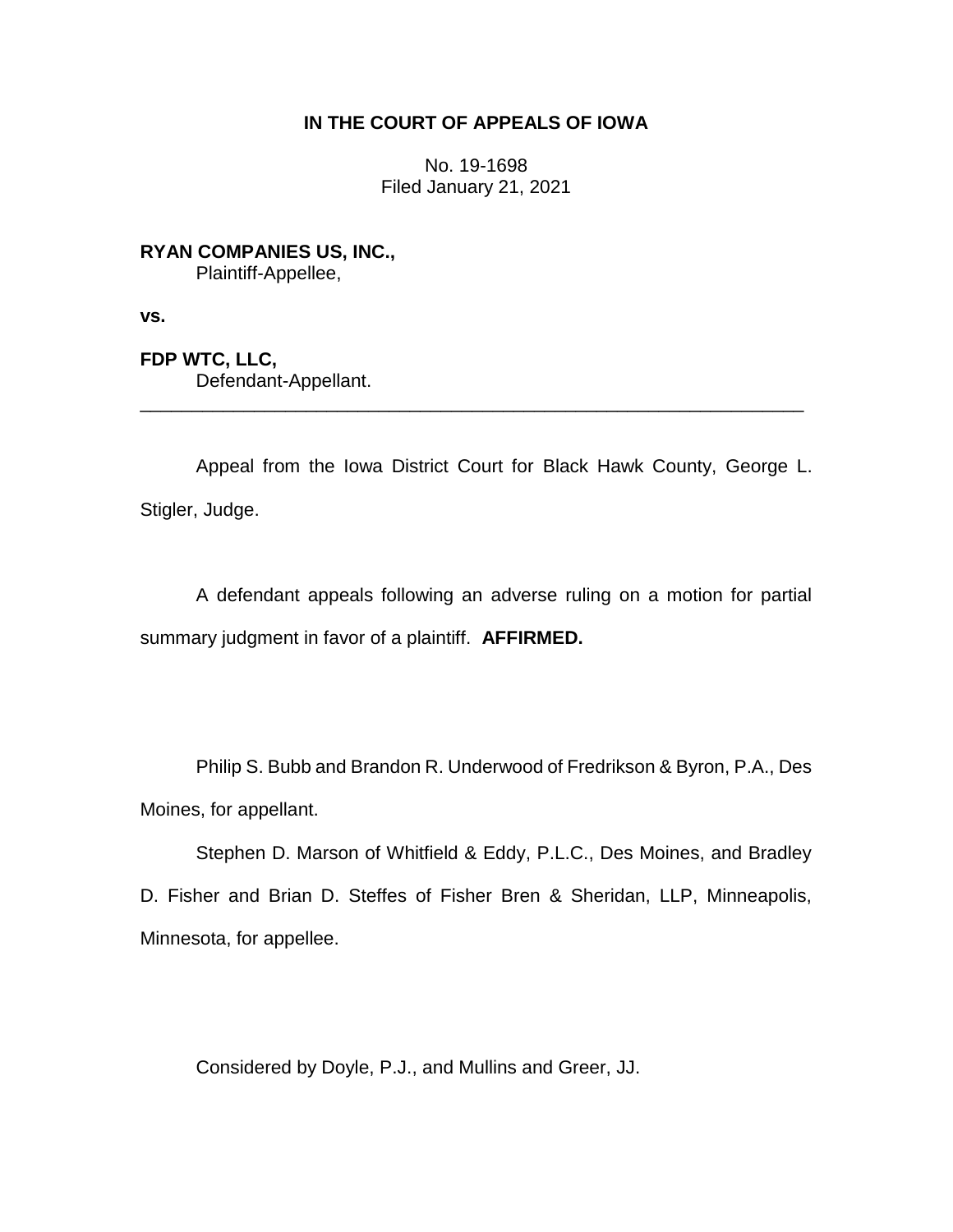## **MULLINS, Judge.**

In September 2018, Ryan Companies US, Inc. (Ryan) filed a petition to foreclose mechanic's liens against FDP WTC, LLC (FDP). Ryan's amended petition and attachments alleged the following. In January 2016, the parties entered into the Courtyard Contract, pursuant to which Ryan agreed to furnish labor and materials relating to building improvements, and FDP agreed to pay for the same. Allegedly, Ryan provided services, but FDP failed to pay. The parties entered the Sitework Contract in November 2016, under which Ryan again agreed to provide labor and materials relating to building improvements, and FDP agreed to pay for the same. Ryan allegedly met its obligations under the contract, but FDP did not compensate Ryan in accordance with the contract. In March 2018, the parties entered the John Deere Contract, under which Ryan agreed to provide materials and labor in return for compensation from FDP. Again, Ryan allegedly provided the agreed-to services, but FDP failed to pay.

Ryan's November 2018 amended petition forwarded thirteen claims against FDP, including a claim for foreclosure of a mechanic's lien relating to the John Deere Contract in the amount of \$340,238.16. In its amended answer, FDP alleged Ryan failed to fully perform its obligations under the three contracts because, among other things, labor and materials provided by Ryan were defective or otherwise of poor quality. FDP counterclaimed for breach of each of the three contracts.

In May 2019, Ryan moved for summary judgment on its claim for foreclosure of a mechanic's lien relating to the John Deere Contract. FDP resisted, claiming, among other things, "Even if the material facts establishing liability on the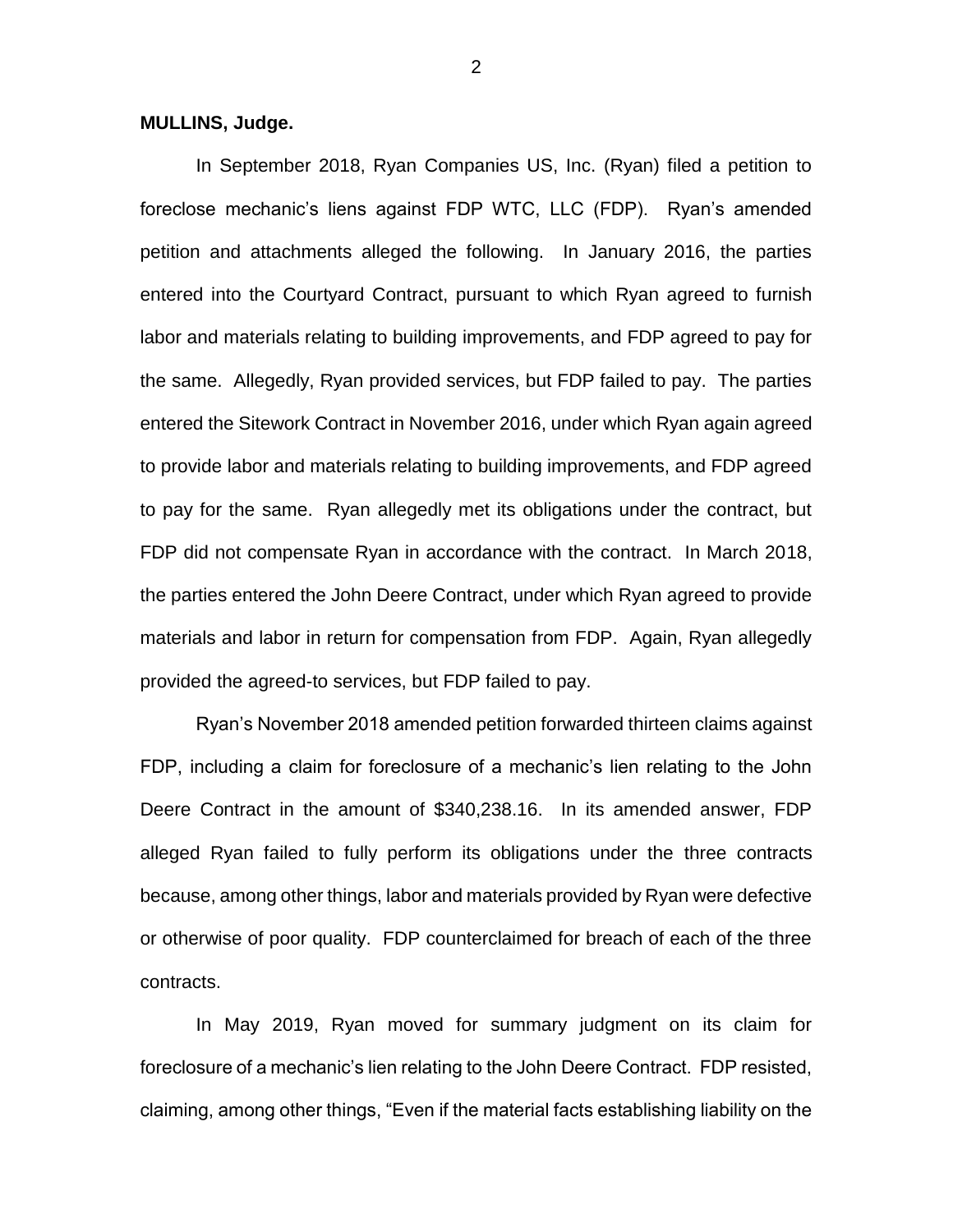John Deere Contract are undisputed," given the various contracts, claims, and counterclaims, FDP should be allowed to set off of damages because "the parties agreed by contract to allow setoff of claims and counterclaims." Ryan responded it never contractually agreed to allow set off of damages. The matter proceeded to hearing, at which FDP agreed it was liable for the amount requested under the John Deere Contract but essentially argued it expected to succeed on its counterclaims and it should be entitled to set off damages when the claims under the other two contracts were adjudicated.

Ultimately, the court granted the motion for summary judgment, relying on Iowa Rule of Civil Procedure 1.957, which provides: "A claim and counterclaim shall not be set off against each other, except by agreement of both parties or unless required by statute." The court entered judgment in favor of Ryan in the amount of \$340,238.16. FDP appeals.

On appeal, FDP argues "the district court erred in ruling that the parties did not agree to setoffs under Iowa Rule of Civil Procedure 1.957." FDP notes, "Like the other two contracts between the parties," the John Deere Contract "allowed FDP to withhold payment because of . . . 'defective Work not remedied,' 'damage to the Owner,' or 'repeated failure to carry out the Work in accordance with the Contract Documents.'" FDP also notes the "John Deere Contract defined 'the Work' to include 'the construction and services required by the Contract Documents' and '*all other labor, materials, equipment and services* provided or to be provided by the Contractor *to fulfill the Contractor's obligations*.'" FDP claims the "contract's text and the construction's context compel the conclusion that the